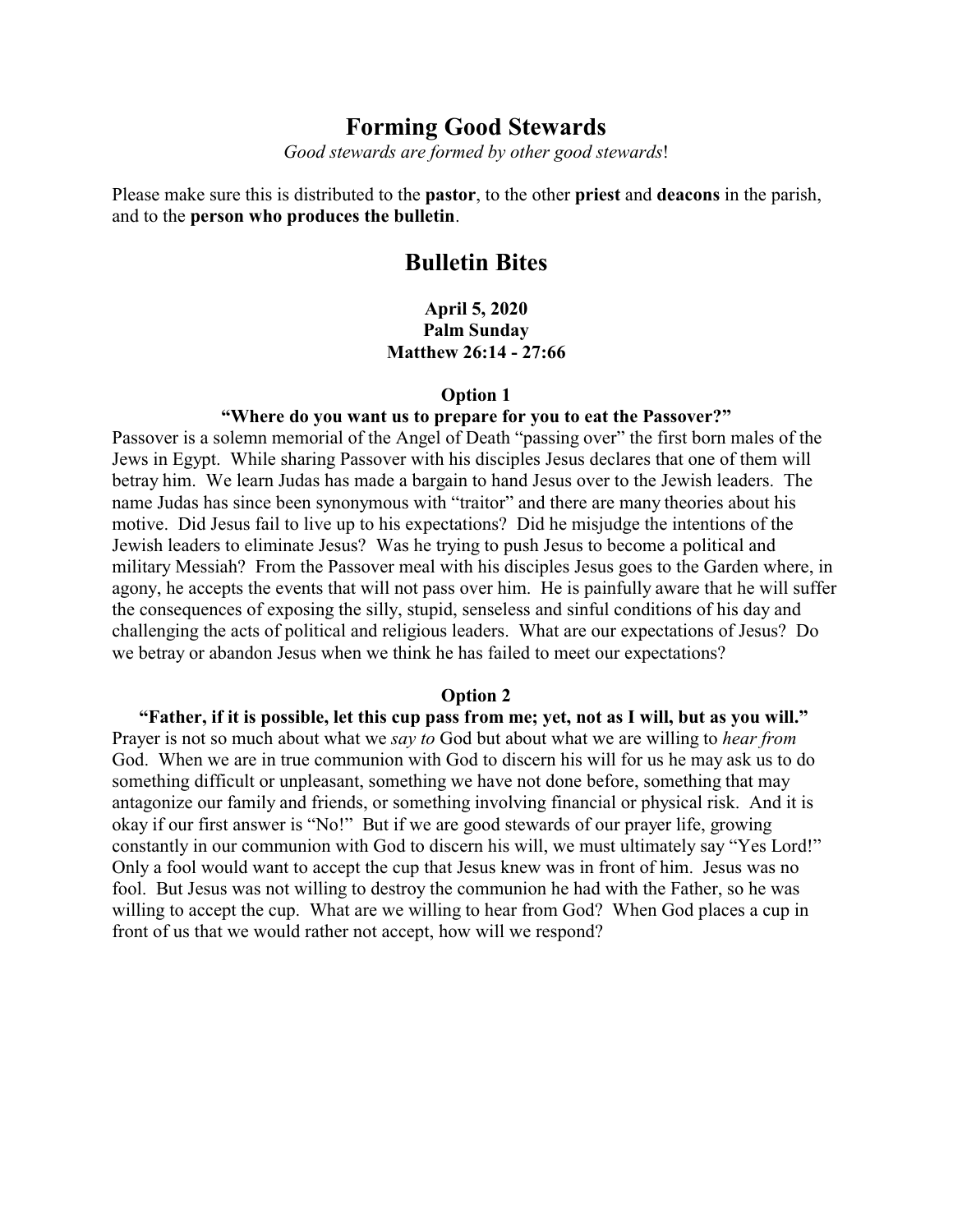## **April 12, 2020 Easter Sunday John 20:1-9**

#### **Option 1**

**"For they did not yet understand the Scripture, that he had to rise from the dead." Happy Celebration of the Resurrection of the Second Person of the Holy Trinity from Human Death as Proof of Eternal Life for Those Who Believe in Jesus**! Or, to shorten that, **Happy Easter!** It is Incredible! [From *Miriam Webster Dictionary*: **in.cred.i·ble** (adjective) *\ in-kre-d-bcl\* 1. **difficult or impossible to believe**; 2. **extremely good, great, or large**.] For the disciples "rise from the dead" was **difficult or impossible to believe**. The salvation of all mankind it is **extreme good, great and large**. The multi-colored egg laying bunny, the chocolate and sugar treats in a basket full of fake straw, the fancy clothes and elaborate bonnets are all trappings we have adopted to help celebrate the **incredible** act of God incarnate as a human being who was born, lived, died and rose from the dead to save the human beings He created out of unconditional love. As we enjoy the trappings let us not fail to truly celebrate the **Incredible REALITY of Easter.** So, **HAPPY EASTER!!!!!**

#### **Option 2**

**"For they did not yet understand the Scripture, that he had to rise from the dead."** Simon Peter and John rushed to the tomb after Mary Magdalene told them it was empty. They had spent the past three years with Jesus watching as he healed the sick, drove out demons, raised people from the dead, and was transfigured in the presence of Moses and Elijah. They knew Jesus on a first name basis. Now they are confronted with the most important and revealing event in the history of the salvation of mankind - the Resurrection. It would take two visits by Jesus to the apostles, locked in an upper room, and a meal he served them on the shores of the Sea of Galilee, for they began to believe Jesus was truly risen. Our own faith in the Risen Jesus is constantly tested. As good stewards of that faith we must continue to grow in our awareness and appreciation of all that our Triune God has done for us. We must learn and love Scripture and Tradition. Our desire should be to get to know Jesus, Our Risen Lord, on a first name basis.

### **April 19, 2020 Second Sunday of Easter Or Divine Mercy Sunday John 20:19-31**

#### **Option 1**

#### **"Peace be with you. As the Father has sent me, so I send you."**

After his Resurrection Jesus appeared to his disciples hiding in a room "behind locked doors." To calm their fears he said,"Peace be with you." Then, standing in front of them, with holes in his hands and a spear gash in his side, Jesus said, "As the Father has sent me, so I send you." He sent them into the world to do and say the same things that resulted in his crucifixion. That had to concern the disciples. But then he said, "Receive the Holy Spirit" and empowered them to reconcile sinners with the Loving God who created them. When others disciples feared going near Jerusalem, Thomas said, "Let us also go die with him." When Jesus appears in the room a second time it is Thomas who proclaims, "My Lord and my God." Jesus knew those who did not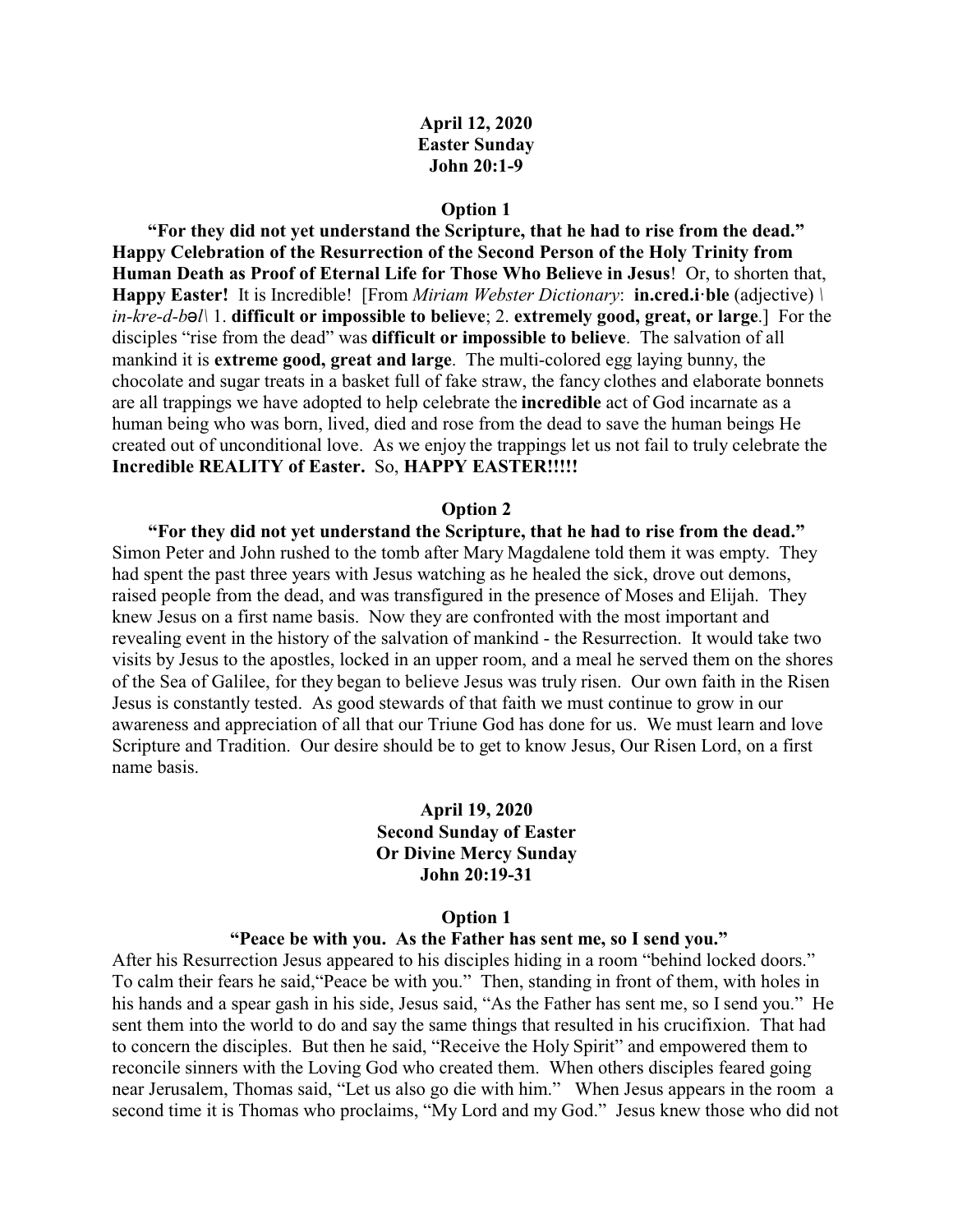know him and see his wounds after his Resurrection would believe in him on the strength of the faith of others. Those who come after us will believe in Jesus on the strength of our faith. Do we believe Jesus as "Our Lord and our God"? Do we proclaim that by what we do and say?

### **Option 2**

# **"Blessed are those who have not seen and have believed."**

"On the evening of that first day of the week" Jesus appeared to his disciples who were in a room *behind locked doors*. He said, "Peace be with you" and breathed on them and gave them the power to forgive sins. He passed on to them the responsibility for his mission and message. Thomas was not with them and had some doubts. A week later they were still hiding *behind locked doors*, but now Thomas was with them. He saw Jesus and proclaims, "My Lord and my God." Jesus knew that Thomas and the others believed because they had seen. He also knew others who had not seem him would come to believe. That is us. Fortunately, we have the faith of Thomas, the other disciples, and billions who have believed in Jesus over 2000+ years to support our faith in Jesus as our Risen Lord. What are we doing to deserve that faith? What are we doing to nurture our faith? What are we doing that will lead others to believe in Jesus because of our faith? What are we doing to carry on the mission and spread the Gospel of Jesus?

# **April 26, 2020 Third Sunday of Easter Luke 24:13-35**

#### **Option 1**

### **"And it happened that, while he was with them at table, he took bread, said the blessing, broke it, and gave it to them."**

When Jesus encountered two disciples on the road to Emmaus it is clear that they did not understand all he had endured. He bluntly tells them, "Oh, how foolish you are! How slow of heart to believe all that the prophets spoke!" Despite his disappointment he did not abandon the two disciples, but "beginning with Moses and all the prophets, he interpreted to them what referred to him in all the Scriptures." To paraphrase St. Augustin, Jesus is hidden in the Old Testament, and revealed in the New. How fortunate we are to have the faith of the apostles, the many disciples who followed them, and billions of Christians over two thousand years who believed that Jesus is the fulfillment of God's promise of salvation, forgiveness of sins and eternal life. Are we grateful for the gift of their faith? Do we accept and nurture our faith by daily or frequently reading God's Word revealed to us in the Old and New Testaments? When is the last time we read Sacred Scripture and listened for God to speak to us?

#### **Option 2**

## **"Were not our hearts burning within us while he spoke to us on the way and opened the Scriptures for us."**

Despite a flurry of archaeological activity in the Holy Land, especially around Jerusalem, Scripture scholars have not definitively located Emmaus. St. Luke says it was seven miles from Jerusalem. Several sites northwest of Jerusalem compete to be the "village of Emmaus." Yet, it is not the location that makes Emmaus significant; it is the event - the Risen Jesus teaching two of his disciples all of the passages in the Old Testament that referred to him. What a wonderful experience, especially when they recognized him after "He took bread, said the blessing, broke it and gave it to them." We have the New Testament and Tradition, the completion of God's